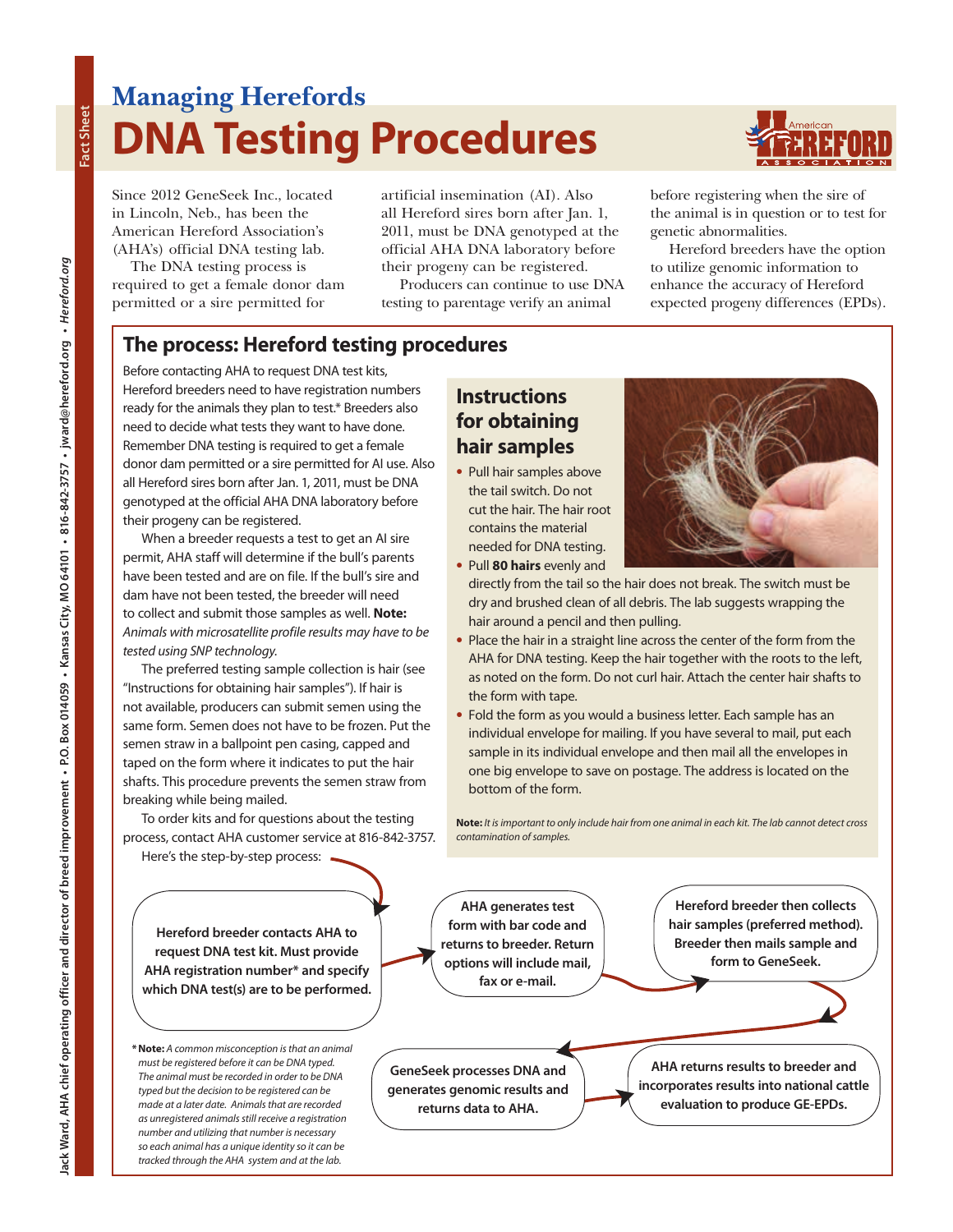# **Managing Herefords DNA Testing Procedures**



The GE-EPDs panel testing help AHA continue its work of genome discovery in order to continue to find SNP markers that will enhance the accuracy of EPDs.

Included in this fact sheets are answers to common questions about Hereford DNA testing, testing prices, instructions on how to collect and submit samples and pricing information.

If you have more questions about Hereford DNA testing, contact the AHA at 816-842-3757.

## **Hereford DNA testing fees**

In October 2014, AHA announced an updated pricing structure for DNA testing. The reduction in cost is due to a new 30K LD (low density) product that has been built and produced by GeneSeek. The 30K panel allows AHA to impute to 50K to produce molecular breeding values (MBVs) that are used to produce GE-EPDs. Please note the process to request DNA kits has not changed — Hereford breeders must continue to request a kit from AHA. Also the new LD panel has not shortened the testing time. Please continue to allow enough time to get data back for a production sale if you have a deadline.

**Basic test — \$38** (no bulk rate available) includes profile, parentage, abnormalities

**GE-EPD test — \$55** (no bulk rate available) includes profile, parentage (needs to be requested), abnormalities and GE-EPD Stand-alone horned/polled

**(H/P) test — \$45** per head the test only tests for the horned/polled gene. Does not identify scur genes.

**Full package — \$85** includes profile, parentage (needs to be requested), abnormalities, GE-EPD, H/P (needs to be requested).

## **Genomic terms**

**ALLELE:** Different forms or variants of a gene are known as alleles. Each animal inherits two alleles of each gene, one from its sire and one from its dam. These two alleles can be identical (making the animal homozygous), or different (making the animal heterozygous) for any given gene.

**DNA:** Deoxyribonucleic acid (DNA) is a nucleic acid present in the cells of all living organisms. It is often referred to as the "building blocks of life," since DNA encodes the genetic material which determines what an organism will develop into. In addition to maintaining the genetic blueprints for its parent organism, DNA also performs a number of other functions, which are critical to life. The bases found in DNA come in four varieties: adenine, cytosine, guanine and thymine – often abbreviated as A, C, G and T, the letters of the genetic alphabet.

**DNA MARKER TESTING:** A test to determine the genetic make-up of an animal using DNA markers, which are regions of DNA thought to be associated with different genes.

**DISCOVERY POPULATION:** The population of cattle that was used to find an association between a DNA marker and the trait of interest.

**GE-EPDs:** Genomic-enhanced expected progeny differences (EPDs) are derived from blending conventional EPDs with genomic data collected from DNA testing.

**GE-EPDs PANEL:** This is a DNA panel where more than 50,000 DNA markers are genotyped for each animal. This tool is used to help with discovery and validation of markers in a Hereford specific panel. The 50k panel is utilized to generate GE-EPDs and will help breeders more dependably predict genetic merit in young, unproven cattle, as compared to non-parent EPDs.

**GENOTYPE:** The genetic makeup of an animal.

### **GENOTYPING (DNA MARKER**

**TESTING)**: The process by which an animal is tested to determine the particular alleles it is carrying for a specific genetic test.

**HD TEST:** High density (HD) marker test.

**HOMOZYGOUS:** Having two copies of the same allele for a single gene such as BB.

**HETEROZYGOUS**: Having different copies of alleles for a single gene such as Bb.

**MICROSATELLITE**: A microsatellite looks at a large section of a DNA strand with multiple segments where a SNP looks into each individual segment and each nucleotide combination.

**NUCLEOTIDE:** A structural component of DNA that includes one of four basic chemicals: adenine (A); thymine (T); guanine (G) and cytosine (C).

**PHENOTYPE:** The outward appearance of an animal that can be measured. Phenotypes are influenced by the genetic makeup of an animal and the environment.

**SNP** (single nucleotide polymorphism referred to as a 'snip'): A type of genetic marker where alleles different from each other by the sequence of only a single nucleotide base pair. SNP genetic tests focus on detecting precise single nucleotide base pair differences among the 3 billion nucleotide base pairs that make up the bovine genome.

**TRAINING ANALYSIS:** The process of characterizing the EPDs of genomic fragments.

**VALIDATION:** A study conducted to confirm a reported association between DNA-marker alleles and the trait of interest. Validation studies play an important role in ensuring that potential markers have a real association with the trait of interest in commercial cattle populations.

**WHOLE GENOME SEQUENCING:** This process figures out the order of DNA nucleotides, or bases, in a genome – the order of As, Cs, Gs and Ts that make up an organism's DNA.

**Fact Sheet**

Fact Sheet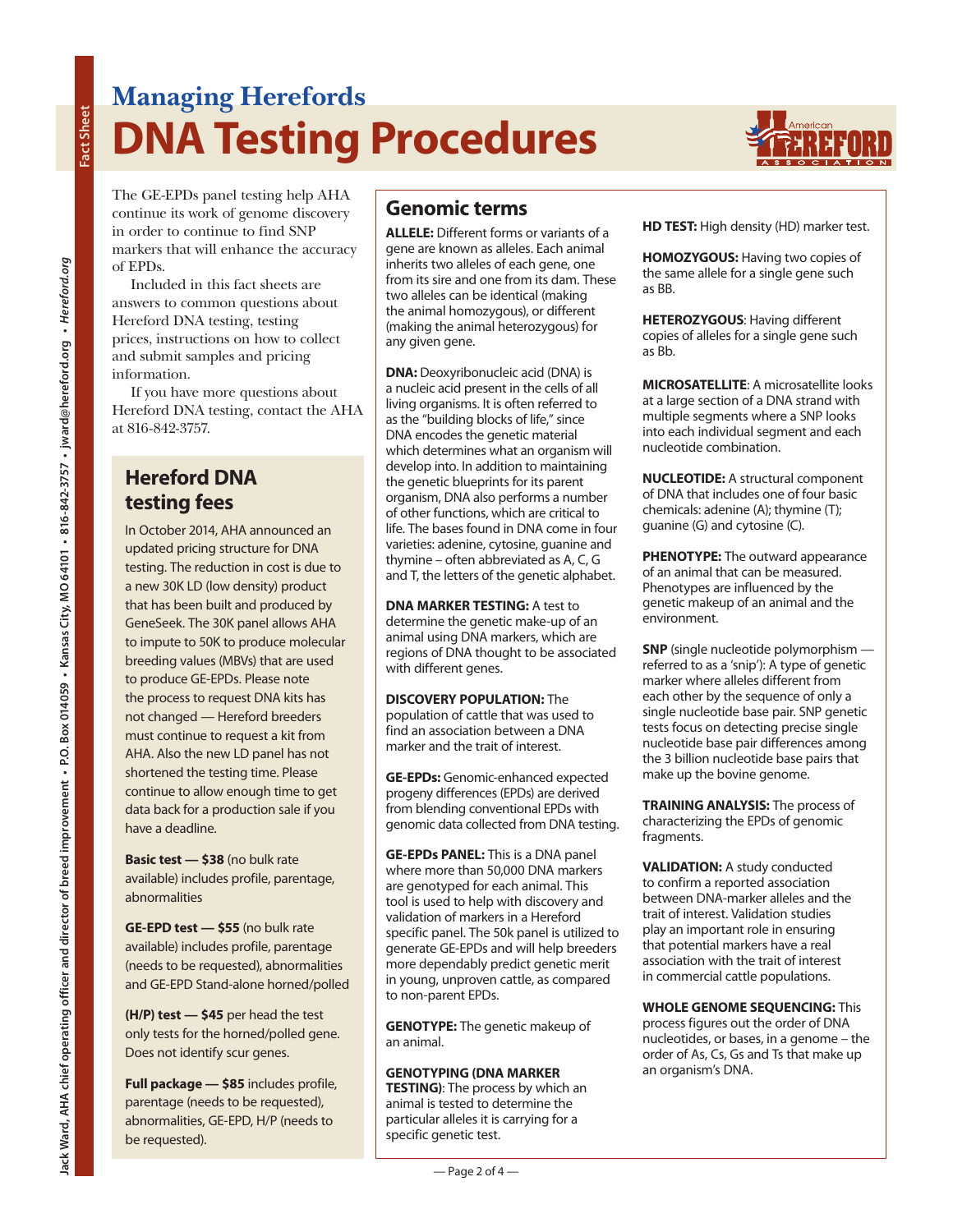# **Managing Herefords DNA Q&A**

### **Q: What DNA products are available?**

- **A: 1) Basic test \$38** (no bulk rate available) includes profile, parentage, abnormalities
	- **2) (H/P) test \$45** per head the test only tests for the horned/polled gene. Does not identify scur genes.
	- **3) Full package \$85** includes profile, parentage (needs to be requested), abnormalities, GE-EPD, H/P (needs to be requested).

#### **Q: What is the basic test?**

- **A:** The AHA basic test allows you to:
	- **1) AI (artificial insemination) permit a sire** This requires parent verification. If the parents were originally tested using microsatellite technology they may need to be redone using SNP technology.
	- **2) ET (embryo transfer) permit a dam** Only a profile is required on the ET dam for this permit.
	- **3) Genetic abnormality testing idiopathic epilepsy (IE), dilutor (DL) and hypotrichosis (HY).**
	- **4) Parentage verification** This is used when parents maybe unknown or when breeders use multiple sire pastures.

#### **Q: What is the GE-EPD test?**

**A:** The GE-EPD test evaluates the genetic merit of animals. DNA marker tests reveal the genotype of an animal for specific DNA markers for a particular trait. AHA will blend marker information with phenotypic information and pedigree to produce an EPD that will allow breeders and commercial producers to select animals with less risk due to the increase in accuracy. For more information, contact Stacy Sanders or Jack Ward at 816-842-3757.

#### **Q: What is the horned/polled panel? Does it test for abnormalities too?**

**A:** The horned/polled test only tests for the horned/polled genotype. No abnormalities will be tested for and it does not identify scur genes.

#### **Q: How long will it take to get my results?**

**A:** Approximately 15 business days or three weeks from the time the lab receives the DNA.

#### **Q: How much time should I allow for DNA testing to be performed on my animals prior to a production sale?**

**A:** It is appropriate to begin testing three months in advance of any sale if you intend to include the DNA results or abnormality information in your sale catalog.

#### **Q: How do I request test kits? In what format do I receive the kits?**

**A:** Call AHA customer service at 816-842-3757 to request a DNA test kit. You can request your forms to be sent to you via mail, e-mail or fax. Please note: by receiving the forms via fax, the barcodes on the forms can be scrambled in the process of faxing and can cause problems at the lab.

#### **Q: Do I need to have my calves registered prior to ordering the DNA kit?**

**A:** No. Animals do not have to be registered, but they must at least be recorded at AHA as an unregistered animal. This gives them a unique registration number that is used to create a barcode for each kit. The decision to register the animal can be made once the DNA results are available to the breeder.

#### **Q: Where do I send the DNA kit and sample to be tested?**

**A:** All DNA kits should be sent to GeneSeek, not the American Hereford Association. If you send your DNA kit to AHA the turnaround time is slowed down.

 **GeneSeek** 4131 N. 48th St. Lincoln, NE 68504

#### **Q: I received my DNA kit, but I would like to request an additional test on the sample. Can I write the additional test on the form?**

**A:** The forms are barcoded specifically for the test to be performed on the sample. The lab will NOT recognize handwritten instructions for additional tests. If you would like to request additional tests, please return the kit to AHA and request a new kit be sent to you.

#### **Q: Why would I need to retest a parent if they have a DNA profile on file?**

**A:** Animals with a DNA test result prior to June 16, 2012, will have a microsatellite DNA profile. With the switch to GeneSeek we will be using SNP-DNA profiles. Therefore it may be necessary to generate a new DNA profile for parents using the SNP panel so that their progeny can be verified back to them. Most animals that have a microsatellite DNA profile already have a hair sample at the lab and it may be possible to generate the SNP-DNA profile from that existing sample. The lab will notify AHA if a sample isn't usable for generating the new profile. In these cases, a new DNA kit will be requested for the animal and sent to the member. If the parent is not available, it is possible to run a microsatellite DNA profile for the progeny to be able to conduct the parent verification.